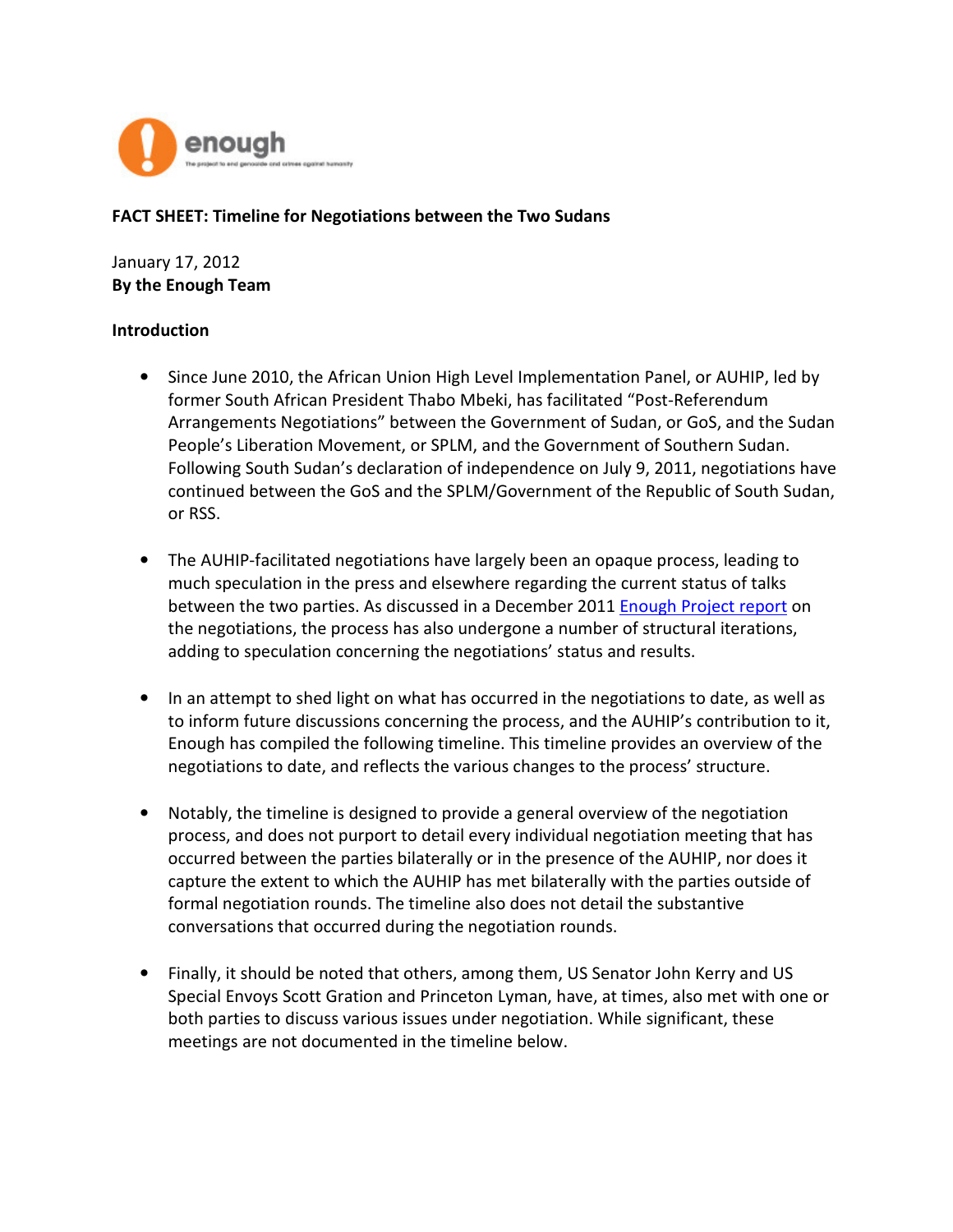### June 21-22, 2010

- The Parties meet in Mekelle, Ethiopia to discuss the modalities for the negotiation process.
- The Mekelle Memorandum of Understanding between the NCP and SPLM on Post-Referendum Issues and Arrangements, or Mekelle MOU, signed at the conclusion of the discussions, identifies the AUHIP as the facilitator of the negotiation process and establishes the Joint Technical Secretariat and the Assessment and Evaluation Commission, or AEC, Secretariat.<sup>1</sup>
- The Mekelle MOU also establishes the four, issue-specific working groups: citizenship; security; financial, economic and natural resources; and international treaties and legal issues.<sup>ii</sup>

# July 10, 2010

• Negotiations officially commence in Khartoum. $iiii$ 

# July 19-20, 2010

- The AUHIP brings the two negotiating parties together, along with representatives from relevant international actors, including the United Nations, IGAD, the AEC, and the United States, for an initial "exposure session" in Juba.<sup>iv</sup>
- During the session, experts retained by the AUHIP make presentations on the various topics under negotiation. Some of these experts subsequently were asked to provide the parties with additional exposure sessions throughout the remainder of 2010.
- Guiding principles for the negotiations are signed by the two parties on July 20. $^{\circ}$

# August to September 2010

- The working groups hold periodic meetings, alternating between Khartoum and Juba. These meetings take place largely in the absence of the AUHIP. $^{\text{vi}}$
- Exposure sessions organized by the AUHIP also continue during this period.

# October 2010 to November 2010

- The AUHIP requests proposals from the two parties on a framework agreement addressing all outstanding issues. The AUHIP then tables its own version of the framework agreement, based, in part, on these proposals.<sup>VII</sup>
- Despite conflicting reports, the parties do not ultimately sign the framework agreement.
- The AUHIP also tables a number of proposals regarding the Abyei Area, one of which provided for the division of the Area between North and South.<sup>Viii</sup>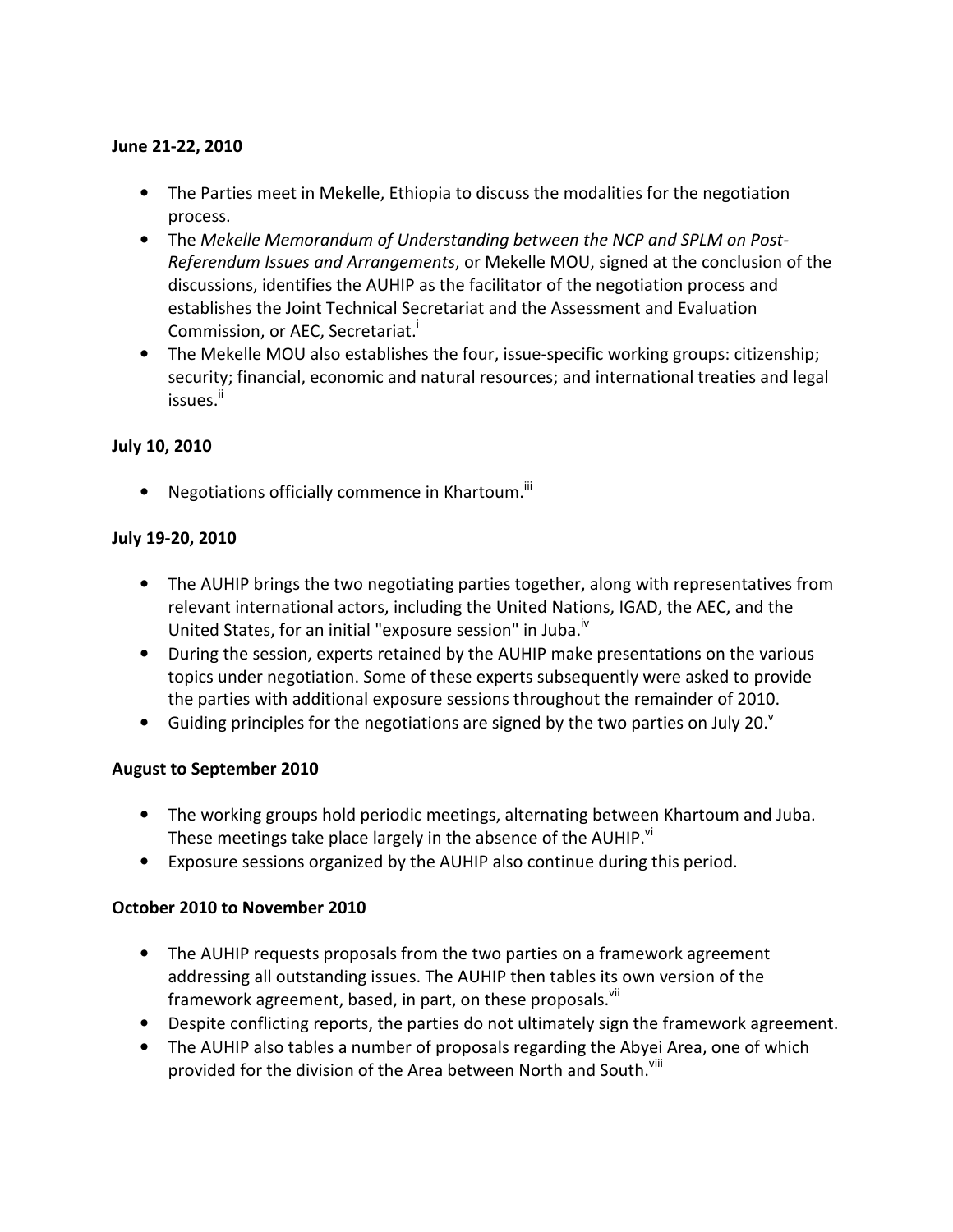• The working groups also continue to work during this period. Notably, the first oilspecific negotiations occur under the facilitation of the Norwegians.

## December 2010 to January 2011

• The AUHIP convenes meetings of the working groups as well as the lead negotiation panel, particularly ahead of the January 2011 Southern Sudan Referendum.<sup>18</sup>

## February - May 2011

- The AUHIP brings in new issue-specific experts from international non-governmental organizations and think-tanks to draft new proposals and options papers. These experts assist in facilitating negotiations within the working groups. $^x$
- While previous rounds of negotiations took place almost exclusively in either Khartoum or Juba, discussions now occur largely outside of Sudan in Debre Zeit or Addis Ababa, Ethiopia.<sup>XI</sup>
- The AUHIP continues discussions with the lead negotiation panel, the membership of which is expanded to include further representatives from the financial, economic, and natural resources working group.

### June to July 2011

- The AUHIP brings the parties together in Addis Ababa for one last negotiation round prior to South Sudan's declaration of independence.
- Discussions within the financial, economic, and natural resources working group now focus on the idea of a so called financial transition package.
- The non-economic working groups continue to meet separately.
- Negotiations on the respective situations in South Kordofan/Blue Nile and Abyei also occur. The parties ultimately conclude agreements concerning these two situations.<sup>xii</sup> The agreement on South Kordofan/Blue Nile is later rejected by GoS leaders in Khartoum, while the agreement on Abyei has yet to be fully implemented.
- The parties also reach agreement on issues related to the management of the North-South border.<sup>xiii</sup>

# November 25-30, 2011

- The AUHIP brings the parties together for a new round of negotiations, which largely focuses on the transitional financial package.
- No substantive agreements are concluded; however, the parties agree to convene for commercial oil negotiations in December.<sup>xiv</sup>